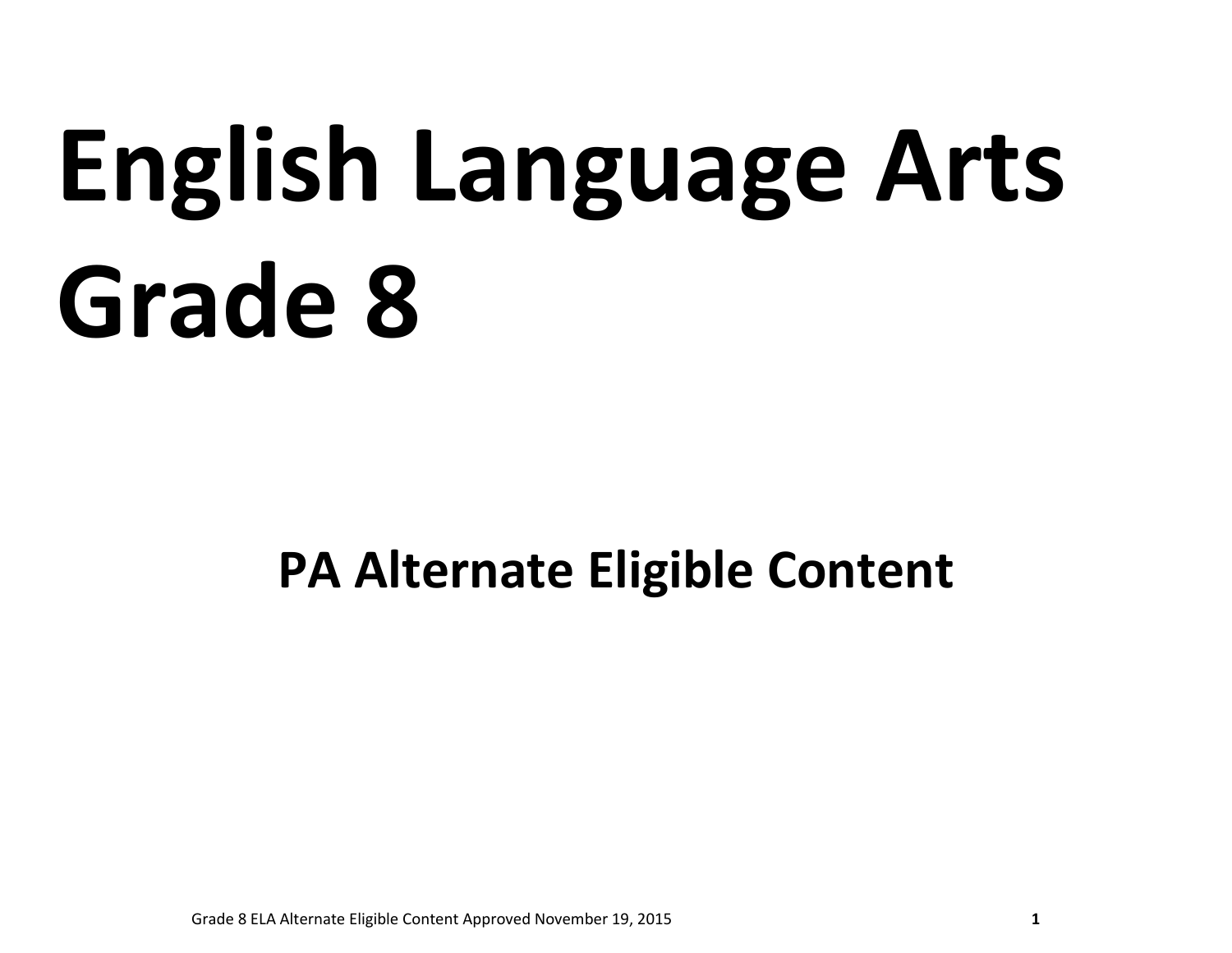## **PA Core Standards:**

- CC.1.3.8.A Determine a theme or central idea of a text and analyze its development over the course of the text, including its relationship to the characters, setting, and plot; provide an objective summary of the text.
- CC.1.3.8.B Cite the textual evidence that most strongly supports an analysis of what the text says explicitly as well as inferences, conclusions, and/or generalizations drawn from the text.
- CC.1.3.8.C Analyze how particular lines of dialogue or incidents in a story or drama propel the action, reveal aspects of a character, or provoke a decision.

#### **Assessment Anchor**

E08.A-K.1 Key Ideas and Details

| <b>DESCRIPTOR</b>                                                                                | <b>ELIGIBLE CONTENT</b>                                                                                                                                                                                                                   | <b>Alternate Eligible</b><br><b>Content Code</b> | <b>ALTERNATE ELIGIBLE CONTENT</b>                                                                               |
|--------------------------------------------------------------------------------------------------|-------------------------------------------------------------------------------------------------------------------------------------------------------------------------------------------------------------------------------------------|--------------------------------------------------|-----------------------------------------------------------------------------------------------------------------|
| E08.A-K.1.1<br><b>Demonstrate</b><br>understanding of key<br>ideas and details in<br>literature. | E08.A-K.1.1.1<br>Cite the textual evidence that most strongly supports an<br>analysis of what the text says explicitly as well as inferences,<br>conclusions, and/or generalizations drawn from the text.                                 | E08AK1.1.1a                                      | Answer a literal question about a<br>text                                                                       |
|                                                                                                  |                                                                                                                                                                                                                                           | E08AK1.1.1b                                      | Answer an inferential question<br>about a text                                                                  |
|                                                                                                  |                                                                                                                                                                                                                                           | E08AK1.1.1c                                      | Cite the most important details<br>and evidence from the text to<br>answer literal and inferential<br>questions |
|                                                                                                  | E08.A-K.1.1.2<br>Determine a theme or central idea of a text and analyze its<br>development over the course of the text, including its<br>relationship to the characters, setting, and plot; provide an<br>objective summary of the text. | E08AK1.1.2a                                      | Identify the theme/central<br>message of a story, drama, or<br>poem using key details/evidence<br>from the text |
|                                                                                                  |                                                                                                                                                                                                                                           | E08AK1.1.2b                                      | <b>Summarize the text</b>                                                                                       |
|                                                                                                  | E08.A-K.1.1.3<br>Analyze how particular lines of dialogue or incidents in a story,<br>drama, or poem propel the action, reveal aspects of a<br>character, or provoke a decision.                                                          | E08AK1.1.3a                                      | Identify how two or more<br>elements of a story, drama, or<br>poem interact                                     |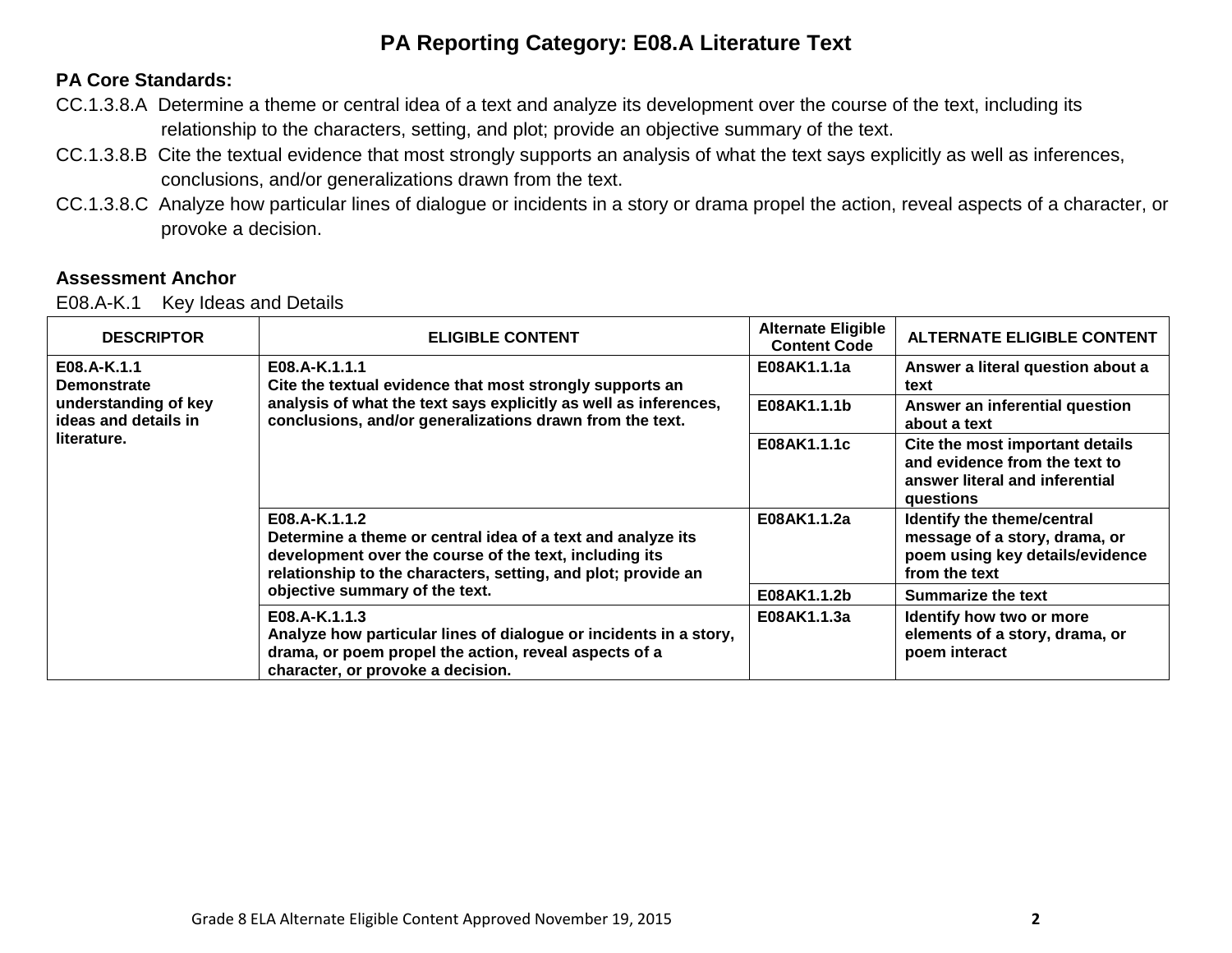#### **PA Core Standards:**

- CC.1.3.8.D Analyze how differences in the points of view of the characters and the audience or reader (e.g., created through the use of dramatic irony) create such effects as suspense or humor.
- CC.1.3.8.E Compare and contrast the structure of two or more texts and analyze how the differing structure of each text contributes to its meaning and style.
- CC.1.3.8.F Analyze the influence of the words and phrases in a text including figurative and connotative meanings and how they shape meaning and tone.

#### **Assessment Anchor**

E08.A-C.2 Craft and Structure

| <b>DESCRIPTOR</b>                                                                           | <b>ELIGIBLE CONTENT</b>                                                                                                                                                                                                                                              | <b>Alternate Eligible</b><br><b>Content Code</b> | <b>ALTERNATE ELIGIBLE CONTENT</b>                                                   |
|---------------------------------------------------------------------------------------------|----------------------------------------------------------------------------------------------------------------------------------------------------------------------------------------------------------------------------------------------------------------------|--------------------------------------------------|-------------------------------------------------------------------------------------|
| E08.A-C.2.1<br><b>Demonstrate</b><br>understanding of craft<br>and structure in literature. | E08.A-C.2.1.1<br>Analyze how differences in the points of view of the characters<br>and the audience or reader (e.g., created through the use of<br>dramatic irony) create such effects as suspense or humor.                                                        | E08AC2.1.1a                                      | Determine the points-of-view of<br>two or more characters or<br>narrators in a text |
|                                                                                             |                                                                                                                                                                                                                                                                      | E08AC2.1.1b                                      | Determine how the characters in<br>the story make the reader respond                |
|                                                                                             | E08.A-C.2.1.2<br>Compare and contrast the structure of two or more texts, and<br>analyze how the differing structure of each text contributes to<br>its meaning and style.                                                                                           |                                                  |                                                                                     |
|                                                                                             | E08.A-C.2.1.3<br>Determine how the author uses the meaning of words or<br>phrases, including figurative and connotative meanings, in a<br>text; analyze the impact of specific word choices on meaning<br>and tone, including analogies or allusions to other texts. | E08AC2.1.3a                                      | Identify the impact of word choice<br>on the meaning of a text                      |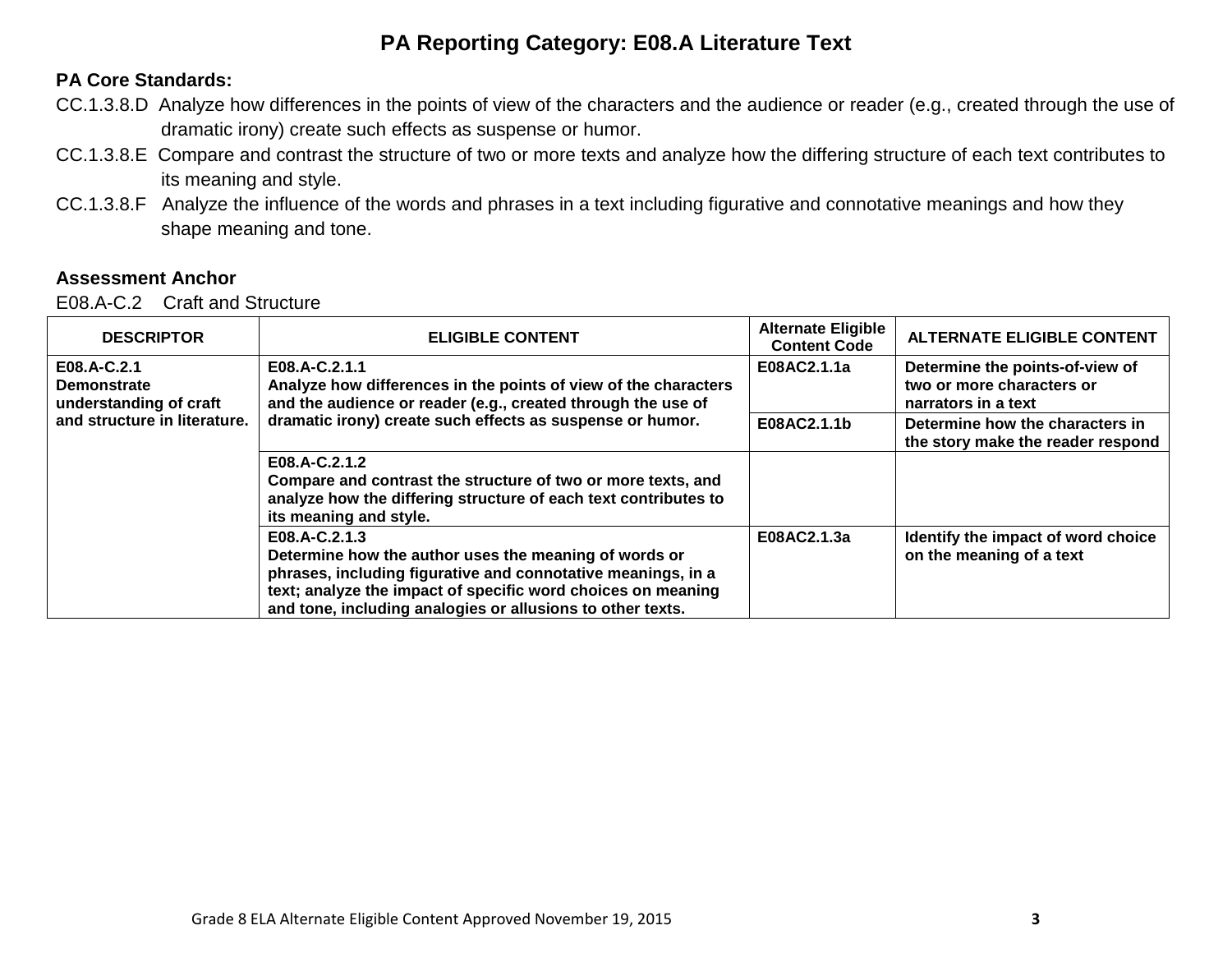# **PA Core Standards:**

CC.1.3.8.H Analyze how a modern work of fiction draws on themes, patterns of events, or character types from traditional works, including describing how the material is rendered new.

# **Assessment Anchor**

E08.A-C.3 Integration of Knowledge and Ideas

| <b>DESCRIPTOR</b>                                                                                               | <b>ELIGIBLE CONTENT</b>                                                                                                                                                                                                                                                                                                     | <b>Alternate Eligible</b><br><b>Content Code</b> | <b>ALTERNATE ELIGIBLE CONTENT</b>                                                              |
|-----------------------------------------------------------------------------------------------------------------|-----------------------------------------------------------------------------------------------------------------------------------------------------------------------------------------------------------------------------------------------------------------------------------------------------------------------------|--------------------------------------------------|------------------------------------------------------------------------------------------------|
| E08.A-C.3.1<br><b>Demonstrate</b><br>understanding of<br>connections within,<br>between, and/or among<br>texts. | E08.A-C.3.1.1<br>Analyze how a modern work of fiction draws on themes,<br>patterns of events, or character types from myths and<br>traditional stories, including describing how the material is<br>rendered new.<br>Note: "Stories" means narration of events told through the text<br>types of stories, dramas, or poems. | E08AC3.1.1a                                      | Identify similarities or differences<br>in a modern work of fiction and a<br>traditional story |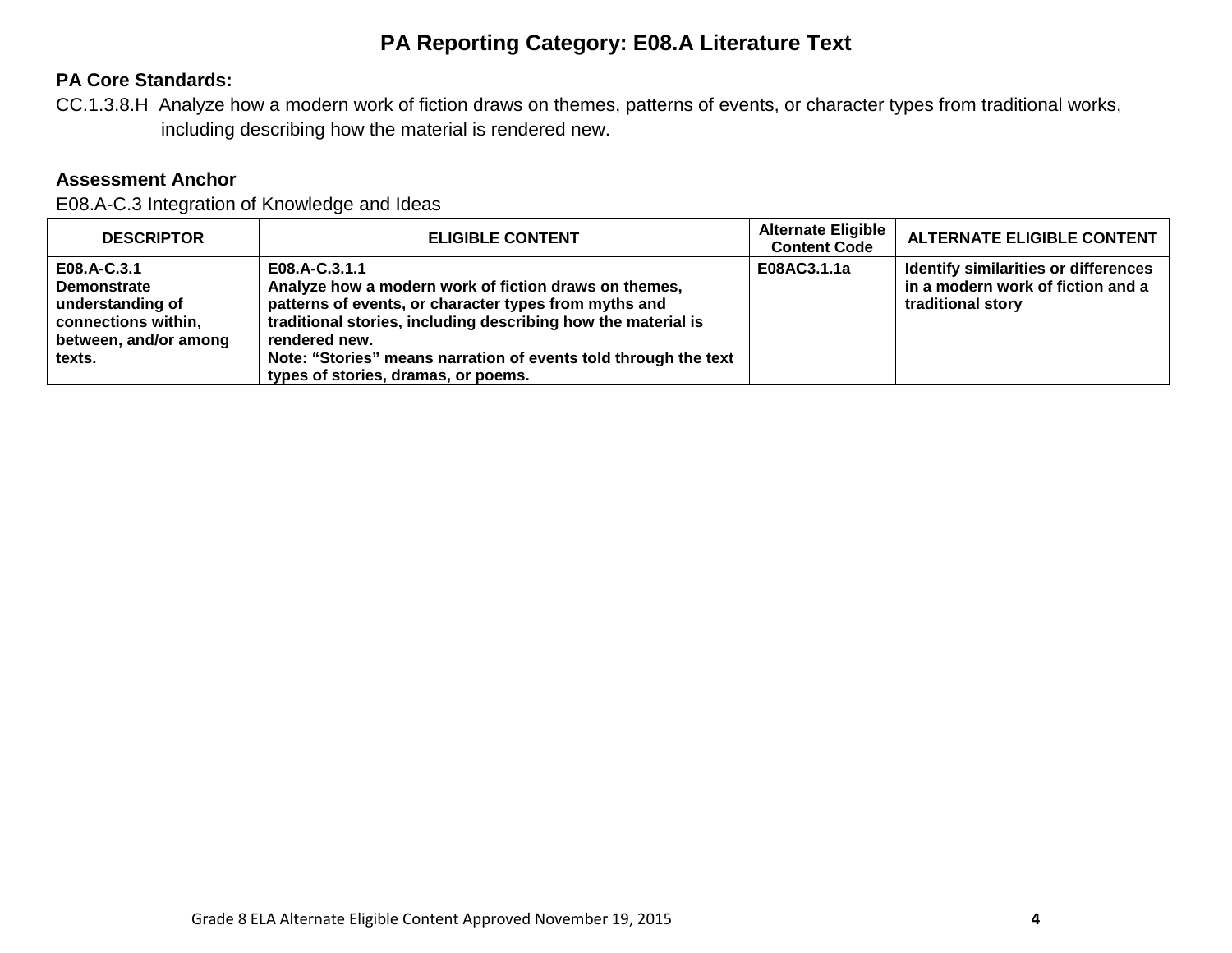#### **PA Core Standards:**

- CC.1.3.8.F Analyze the influence of the words and phrases in a text including figurative and connotative meanings, and how they shape meaning and tone.
- CC.1.3.8.I Determine or clarify the meaning of unknown and multiple-meaning words and phrases based on grade- level reading and content, choosing flexibly from a range of strategies and tools.
- CC.1.3.8.J Acquire and use accurately grade-appropriate general academic and domain-specific words and phrases; gather vocabulary knowledge when considering a word or phrase important to comprehension or expression.

#### **Assessment Anchor**

E08.A-V.4 Vocabulary Acquisition and Use

| <b>DESCRIPTOR</b>                                                                                   | <b>ELIGIBLE CONTENT</b>                                                                                                                                                                                                                                                                                                                                                                                                                                                                                               | <b>Alternate Eligible</b><br><b>Content Code</b> | <b>ALTERNATE ELIGIBLE CONTENT</b>                                                 |
|-----------------------------------------------------------------------------------------------------|-----------------------------------------------------------------------------------------------------------------------------------------------------------------------------------------------------------------------------------------------------------------------------------------------------------------------------------------------------------------------------------------------------------------------------------------------------------------------------------------------------------------------|--------------------------------------------------|-----------------------------------------------------------------------------------|
| E08.A-V.4.1<br>Demonstrate understanding<br>of vocabulary and figurative<br>language in literature. | E08.A-V.4.1.1<br>Determine or clarify the meaning of unknown and multiple-<br>meaning words or phrases based on grade 8 reading and<br>content, choosing flexibly from a range of strategies.<br>a. Use context (e.g., the overall meaning of a sentence or<br>paragraph, a word's position or function in a sentence)<br>as a clue to the meaning of a word or phrase.<br>b. Use common, grade-appropriate Greek or Latin affixes<br>and roots as clues to the meaning of a word (e.g.,<br>precede, recede, secede). | E08AV4.1.1a                                      | Use context to determine the<br>meaning of an unknown or<br>multiple meaning word |
|                                                                                                     |                                                                                                                                                                                                                                                                                                                                                                                                                                                                                                                       | E08AV4.1.1b                                      | Use a root word or affix to<br>determine the meaning of a word                    |
|                                                                                                     | E08.A-V.4.1.2<br>Demonstrate understanding of figurative language, word<br>relationships, and nuances in word meanings.<br>a. Interpret figures of speech (e.g., verbal irony, puns) in<br>context.<br>b. Use the relationship between particular words to better<br>understand each of the words.<br>c. Distinguish among the connotations (associations) of<br>words with similar denotations (definitions) (e.g.,<br>bullheaded, willful, firm, persistent, resolute).                                             | E08AV4.1.2a                                      | Identify the meaning of figurative<br>language in context                         |
|                                                                                                     |                                                                                                                                                                                                                                                                                                                                                                                                                                                                                                                       | E08AV4.1.2b                                      | Use relationships between words<br>to aid comprehension                           |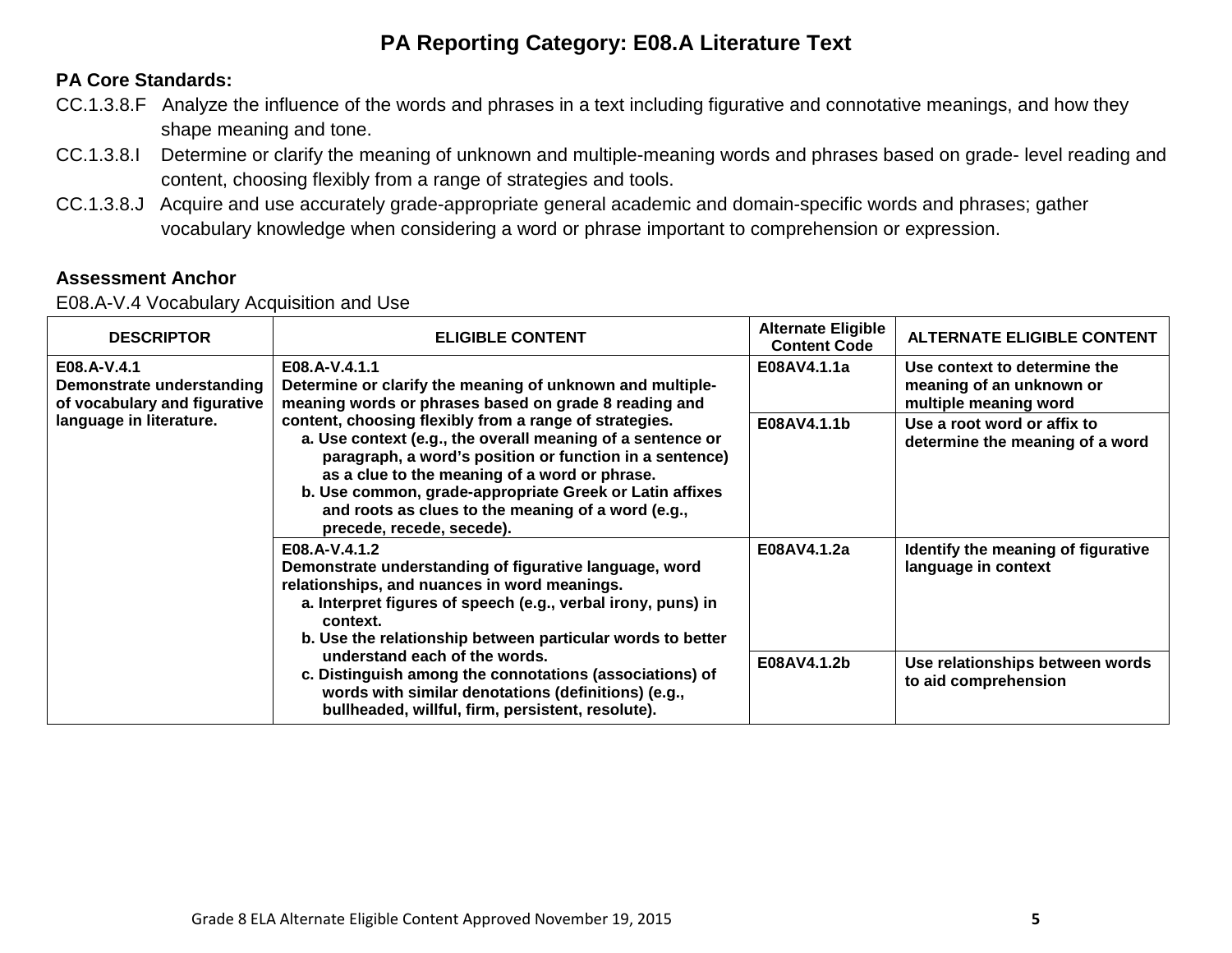## **PA Core Standards:**

- CC.1.2.8.A Determine a central idea of a text and analyze its development over the course of the text, including its relationship to supporting ideas; provide an objective summary of the text.
- CC.1.2.8.B Cite the textual evidence that most strongly supports an analysis of what the text says explicitly as well as inferences, conclusions, and/or generalizations drawn from the text.
- CC.1.2.8.C Analyze how a text makes connections among and distinctions between individuals, ideas, or events.

#### **Assessment Anchor**

E08.B-K.1 Key Ideas and Details

| <b>DESCRIPTOR</b>                                                                                                                                                                                                                                                                                                                                                                                                                                                                                                                                                                                                                           | <b>ELIGIBLE CONTENT</b>                                          | <b>Alternate Eligible</b><br><b>Content Code</b> | <b>ALTERNATE ELIGIBLE CONTENT</b>                                                                               |
|---------------------------------------------------------------------------------------------------------------------------------------------------------------------------------------------------------------------------------------------------------------------------------------------------------------------------------------------------------------------------------------------------------------------------------------------------------------------------------------------------------------------------------------------------------------------------------------------------------------------------------------------|------------------------------------------------------------------|--------------------------------------------------|-----------------------------------------------------------------------------------------------------------------|
| E08.B-K.1.1<br>E08.B-K.1.1.1<br>Cite the textual evidence that most strongly supports an<br>Demonstrate understanding<br>of key ideas and details in<br>informational texts.<br>conclusions, and/or generalizations drawn from the text.<br>E08.B-K.1.1.2<br>Determine a central idea of a text and analyze its<br>development over the course of the text, including its<br>relationship to supporting ideas; provide an objective<br>summary of the text.<br>E08.B-K.1.1.3<br>Analyze how a text makes connections among and<br>distinctions between individuals, ideas, or events (e.g.,<br>through comparisons, analogies, categories). |                                                                  | E08BK1.1.1a                                      | Answer a literal question about a<br>text                                                                       |
|                                                                                                                                                                                                                                                                                                                                                                                                                                                                                                                                                                                                                                             | analysis of what the text says explicitly as well as inferences, | E08BK1.1.1b                                      | Answer an inferential question<br>about a text                                                                  |
|                                                                                                                                                                                                                                                                                                                                                                                                                                                                                                                                                                                                                                             |                                                                  | E08BK1.1.1c                                      | Cite the most important details<br>and evidence from the text to<br>answer literal and inferential<br>questions |
|                                                                                                                                                                                                                                                                                                                                                                                                                                                                                                                                                                                                                                             |                                                                  | E08BK1.1.2a                                      | Identify the main idea/central idea<br>using 2 or more key<br>details/evidence from the text                    |
|                                                                                                                                                                                                                                                                                                                                                                                                                                                                                                                                                                                                                                             |                                                                  | E08BK1.1.2b                                      | <b>Summarize the text</b>                                                                                       |
|                                                                                                                                                                                                                                                                                                                                                                                                                                                                                                                                                                                                                                             |                                                                  | E08BK1.1.3a                                      | Identify two or more interactions<br>between individuals, events, or<br>ideas that contribute to the text       |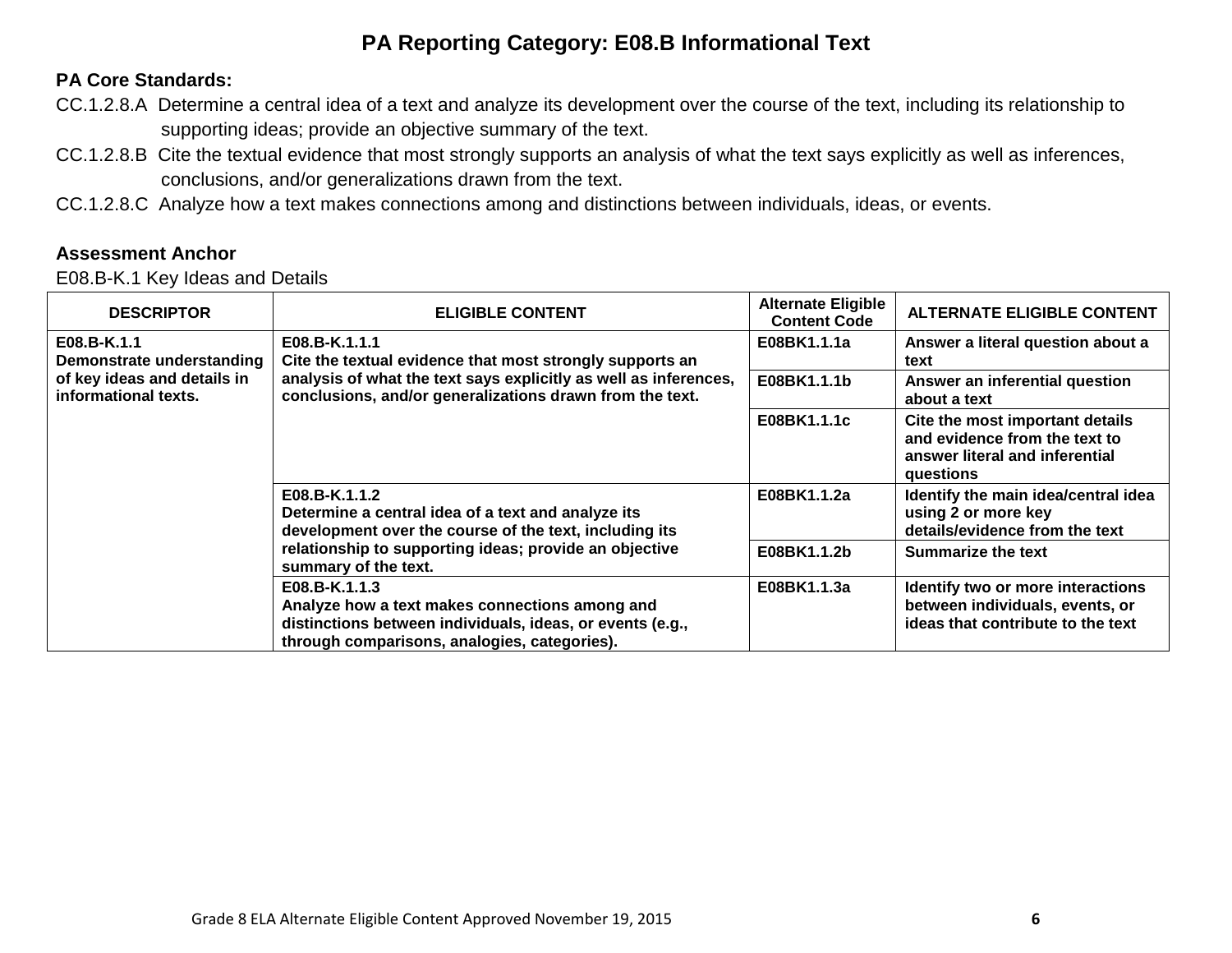# **PA Core Standards:**

- CC.1.2.8.D Determine an author's point of view or purpose in a text and analyze how the author acknowledges and responds to conflicting evidence or viewpoints.
- CC.1.2.8.E Analyze the structure of the text through evaluation of the author's use of specific sentences and paragraphs to develop and refine a concept.
- CC.1.2.8.F Analyze the influence of the words and phrases in a text including figurative, connotative, and technical meanings, and how they shape meaning and tone.

# **Assessment Anchor**

E08.B-C.2 Craft and Structure

| <b>DESCRIPTOR</b>                                                                             | <b>ELIGIBLE CONTENT</b>                                                                                                                                                                                                                                                            | <b>Alternate Eligible</b><br><b>Content Code</b> | <b>ALTERNATE ELIGIBLE CONTENT</b>                                                                  |
|-----------------------------------------------------------------------------------------------|------------------------------------------------------------------------------------------------------------------------------------------------------------------------------------------------------------------------------------------------------------------------------------|--------------------------------------------------|----------------------------------------------------------------------------------------------------|
| E08.B-C.2.1<br>Demonstrate understanding<br>of craft and structure in<br>informational texts. | E08.B-C.2.1.1<br>Determine an author's point of view or purpose in a text and<br>analyze how the author acknowledges and responds to<br>conflicting evidence or viewpoints.                                                                                                        | E08BC2.1.1a                                      | Identify a difference in the<br>author's point-of-view and an<br>alternate point-of-view in a text |
|                                                                                               | E08.B-C.2.1.2<br>Analyze in detail the structure of a specific paragraph in a<br>text, including the role of particular sentences in developing<br>and refining a key concept.                                                                                                     | E08BC2.1.2a                                      | Identify the structure of a<br>paragraph                                                           |
|                                                                                               | E08.B-C.2.1.3<br>Determine how the author uses the meaning of words or<br>phrases, including figurative, connotative, or technical<br>meanings, in a text; analyze the impact of specific word<br>choices on meaning and tone, including analogies or<br>allusions to other texts. | E08BC2.1.3a                                      | Determine how word choice<br>changes the meaning of a text                                         |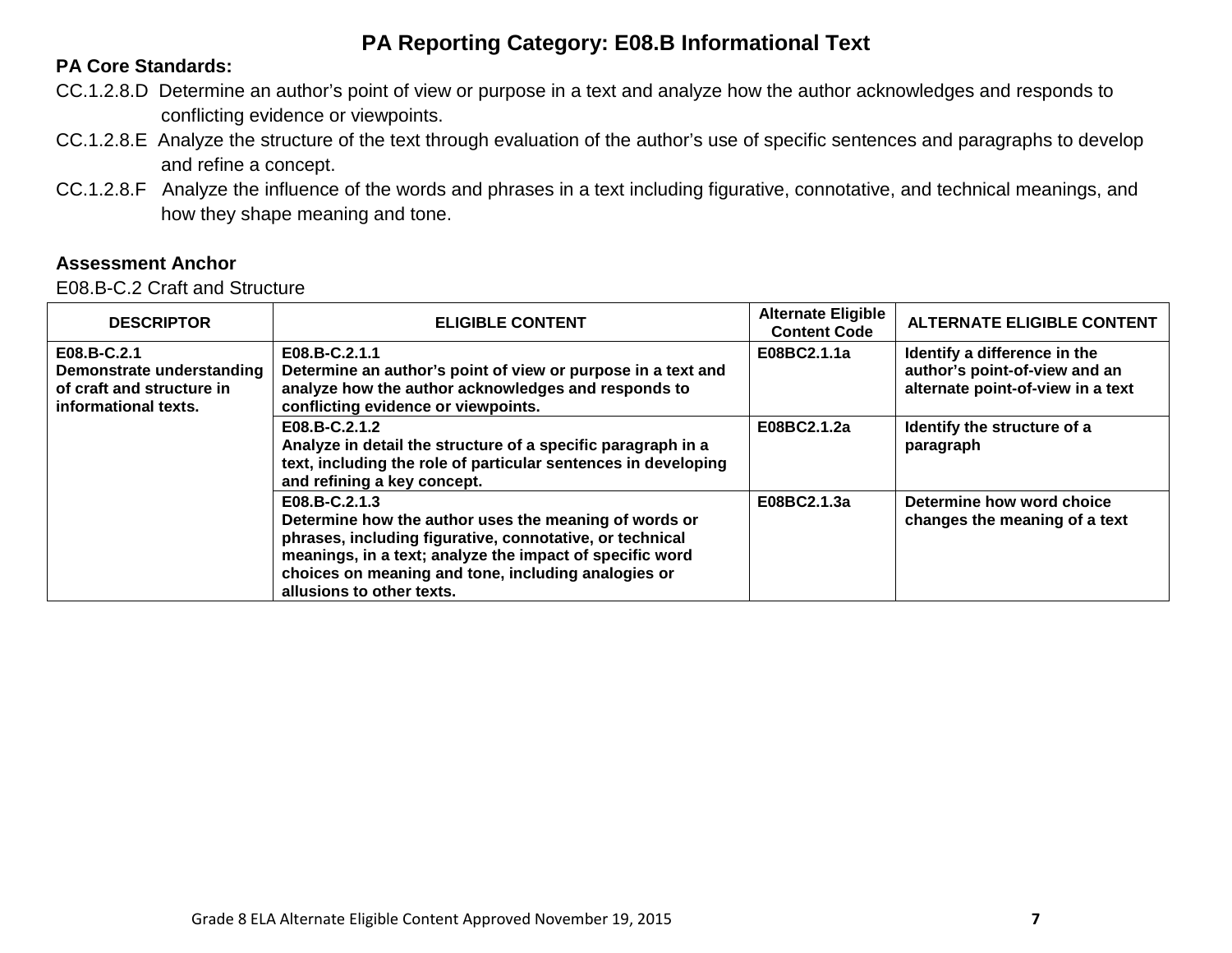# **PA Core Standards:**

- CC.1.2.8.H Evaluate an author's arguments, reasoning, and specific claims for the soundness of the arguments and the relevance of the evidence.
- CC.1.2.8.I Analyze two or more texts that provide conflicting information on the same topic and identify where the texts disagree on matters of fact or interpretation.

## **Assessment Anchor**

E08.B-C.3 Integration of Knowledge and Ideas

| <b>DESCRIPTOR</b>         | <b>ELIGIBLE CONTENT</b>                                                                                                                                                                         | <b>Alternate Eligible</b><br><b>Content Code</b> | <b>ALTERNATE ELIGIBLE CONTENT</b>                                                  |
|---------------------------|-------------------------------------------------------------------------------------------------------------------------------------------------------------------------------------------------|--------------------------------------------------|------------------------------------------------------------------------------------|
| E08.B-C.3.1               | E08.B-C.3.1.1                                                                                                                                                                                   | E08BC3.1.1a                                      | Identify an argument or claim that                                                 |
| Demonstrate understanding | Delineate and evaluate the argument and specific claims in a                                                                                                                                    |                                                  | the author makes                                                                   |
| of connections within,    | text, assessing whether the reasoning is sound and the                                                                                                                                          | E08BC3.1.1b                                      | Identify the evidence that does or                                                 |
| between, and/or among     | evidence is relevant and sufficient; recognize when irrelevant                                                                                                                                  |                                                  | does not support the argument or                                                   |
| informational texts.      | evidence is introduced.                                                                                                                                                                         |                                                  | claim                                                                              |
|                           | E08.B-C.3.1.2<br>Analyze a case in which two or more texts provide conflicting<br>information on the same topic, and identify where the texts<br>disagree on matters of fact or interpretation. | E08BC3.1.2a                                      | Identify conflicting information<br>presented in two texts about the<br>same topic |